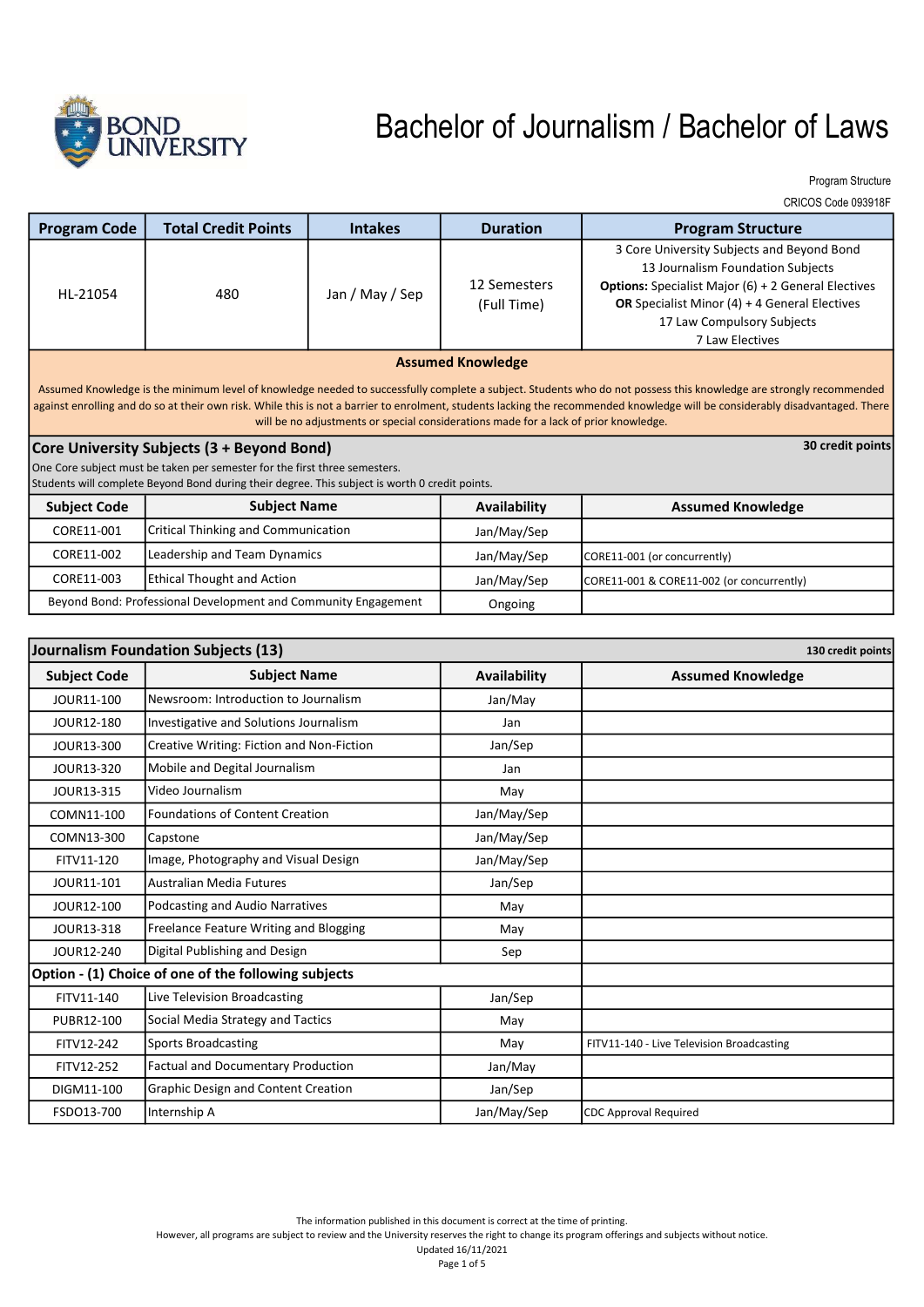

Program Structure (Cont.)

| Specialist Major Option (8)                                        |                                            |                                     | 80 credit points |
|--------------------------------------------------------------------|--------------------------------------------|-------------------------------------|------------------|
|                                                                    |                                            |                                     |                  |
| Choose one of the following Majors plus two (2) General Electives: |                                            |                                     |                  |
| <b>Advertising</b>                                                 | <b>Entrepreneurship and Innovation</b>     | Philosophy                          |                  |
| <b>Australian Studies</b>                                          | <b>Film and Television</b>                 | <b>Psychology</b>                   |                  |
| <b>Business Context and Environment</b>                            | <b>French Language and Culture</b>         | <b>Public Relations</b>             |                  |
| <b>Chinese Language and Culture Major</b>                          | <b>Global Studies (Sustainability)</b>     | <b>Social Media</b>                 |                  |
| <b>Communication</b>                                               | Japanese Language and Culture              | <b>Spanish Language and Culture</b> |                  |
| Corporate Storytelling                                             | <b>Legal, Government and Crime Studies</b> | <b>Sport Industry Major</b>         |                  |
| <b>Creative Writing</b>                                            | <b>Marketing Communication</b>             |                                     |                  |
| <b>Criminology</b>                                                 | <b>Marketing</b>                           |                                     |                  |
| Digital Media                                                      | <b>Media Studies</b>                       |                                     |                  |

| Specialist Minor Subjects (8)                                                                             |                            |  |
|-----------------------------------------------------------------------------------------------------------|----------------------------|--|
| Choose one of the following Minors plus four (4) General Electives:                                       |                            |  |
| <b>Advertising</b>                                                                                        | <b>Film and Television</b> |  |
| <b>Communication and Society</b>                                                                          | <b>Media Studies</b>       |  |
| Corporate Storytelling                                                                                    | <b>Public Relations</b>    |  |
| <b>Creative Writing</b>                                                                                   | Social Media               |  |
| PLUS four (4) General Electives - Students must choose Undergraduate subjects from any Faculty or School. |                            |  |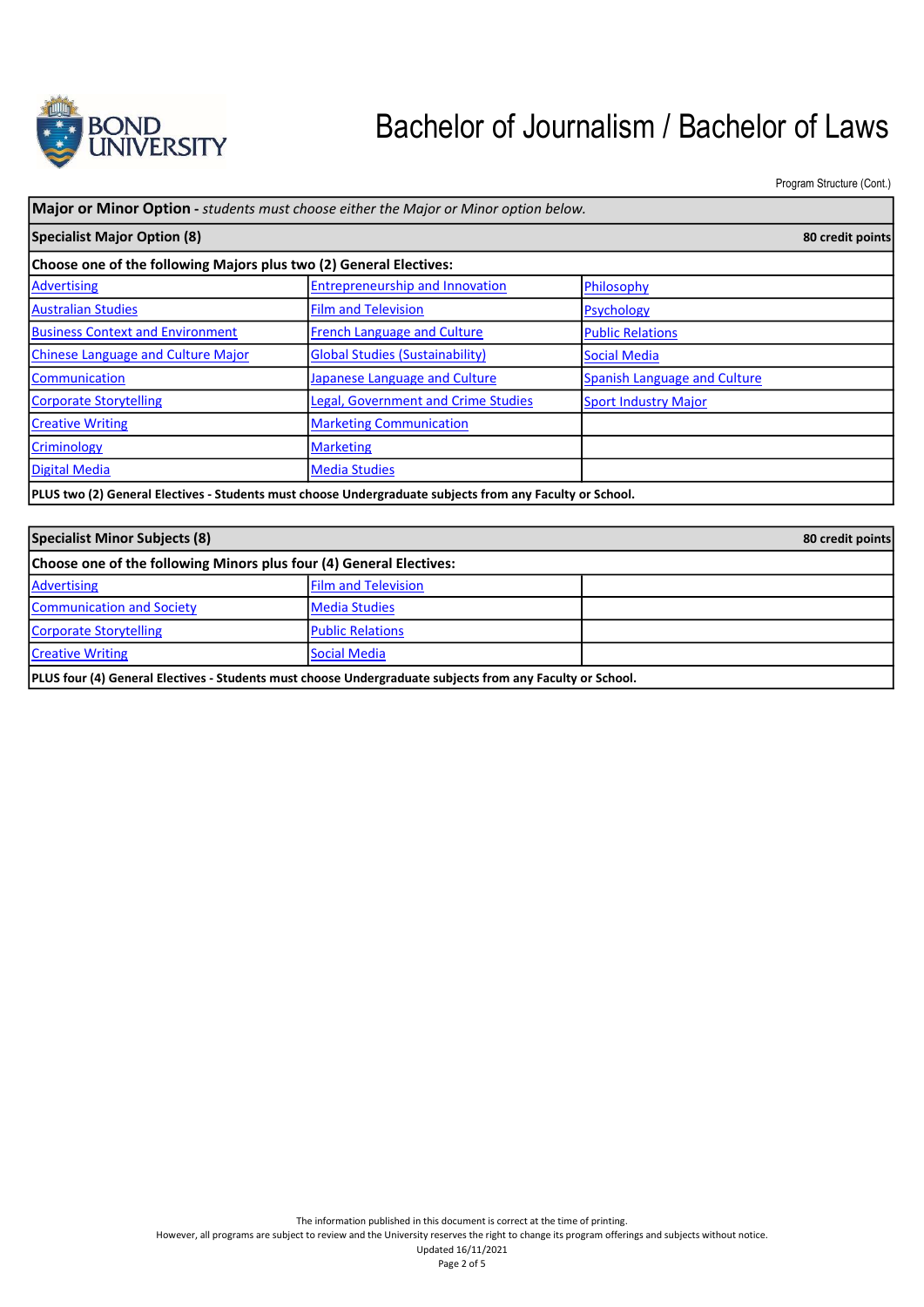

Program Structure (Cont.)

| Law Compulsory Subjects (17) |                                               |                     | 170 credit points                                                                  |
|------------------------------|-----------------------------------------------|---------------------|------------------------------------------------------------------------------------|
| <b>Subject Code</b>          | <b>Subject Name</b>                           | <b>Availability</b> | <b>Assumed Knowledge</b>                                                           |
| LAWS11-105                   | Legal Foundations A                           | Jan/May/Sep         |                                                                                    |
| LAWS11-106                   | Legal Foundations B                           | Jan/May/Sep         |                                                                                    |
| LAWS11-107                   | Foundations of Private Law                    | Jan/May/Sep         | LAWS11-105 LFA (or concurrently)<br>and LAWS11-106 LFB (or concurrently)           |
| LAWS11-108                   | <b>Foundations of Public and Criminal Law</b> | Jan/May/Sep         | LAWS11-105 LFA (or concurrently)<br>and LAWS11-106 LFB (or concurrently)           |
| LAWS11-201                   | Contract Law A                                | Jan/May/Sep         | LAWS11-107 FPL (or concurrently)                                                   |
| LAWS11-202                   | <b>Tort Law</b>                               | Jan/May/Sep         | LAWS11-107 FPL (or concurrently)                                                   |
| LAWS11-203                   | Criminal Law                                  | Jan/May/Sep         | LAWS11-108 FPCL (or concurrently)                                                  |
| LAWS11-204                   | Property Law A                                | Jan/May/Sep         | LAWS11-107 FPL (or concurrently)                                                   |
| LAWS11-216                   | <b>Constitutional Law</b>                     | Jan/May/Sep         | LAWS11-108 FPCL (or concurrently)                                                  |
| LAWS11-217                   | Contract Law B                                | Jan/May/Sep         | LAWS11-201 Contract Law A                                                          |
| LAWS11-218                   | Property Law B                                | Jan/May/Sep         | LAWS11-204 Property Law A                                                          |
| LAWS11-310                   | Corporate Law                                 | Jan/May/Sep         | LAWS11-202 Tort Law and<br>LAWS11-217 Contract Law B (or concurrently)             |
| LAWS11-313                   | Equity                                        | Jan/May/Sep         | LAWS11-202 Tort Law and<br>LAWS11-217 Contract Law B                               |
| LAWS11-317                   | Administrative Law                            | Jan/May/Sep         | LAWS11-216 Constitutional Law                                                      |
| LAWS11-318                   | Evidence                                      | Jan/May/Sep         | LAWS11-203 Criminal Law                                                            |
| LAWS11-325                   | Civil Dispute Resolution                      | Jan/May/Sep         | LAWS11-202 Tort Law and LAWS11-217 Contract Law B and<br>LAWS11-218 Property Law B |
| LAWS11-326                   | Legal Profession                              | Jan/May/Sep         | LAWS11-325 Civil Dispute Resolution (or concurrently)                              |
|                              |                                               |                     |                                                                                    |

| Law Electives (7)                                                                                                                                                                                                                                        |                                     | 70 credit points       |  |  |
|----------------------------------------------------------------------------------------------------------------------------------------------------------------------------------------------------------------------------------------------------------|-------------------------------------|------------------------|--|--|
| Students must choose Undergraduate Law Electives from the Faculty of Law's offerings.**                                                                                                                                                                  |                                     |                        |  |  |
| Law Specialisation - Students may choose to complete an optional Law Specialisation (40cp) in one of the following areas:                                                                                                                                |                                     |                        |  |  |
| • Canadian Law and Practice                                                                                                                                                                                                                              | • Corporate and Commercial Law      | • Legal Transformation |  |  |
| • Climate Law                                                                                                                                                                                                                                            | • International and Comparative Law | • Legal Practice       |  |  |
| • Contemporary Legal Issues                                                                                                                                                                                                                              |                                     |                        |  |  |
| To be eligible for a Law Specialisation, students must complete a minimum of four (4) Law Electives (40 credit points) within one of the above areas.<br>Eligible students will receive a Specialisation Certificate at the completion of their program. |                                     |                        |  |  |
| OR.                                                                                                                                                                                                                                                      |                                     |                        |  |  |
| Law Major - Students may choose to complete an optional Law Major 60cp) in one of the following ares:                                                                                                                                                    |                                     |                        |  |  |
| • Climate Law                                                                                                                                                                                                                                            | • Legal Transformation              |                        |  |  |
| <b>Bachelor of Laws with Honours</b>                                                                                                                                                                                                                     |                                     |                        |  |  |
| Please see eligibility requirements for achieving Honours (**including the completion of LAWS13-569 Legal Research Project as an                                                                                                                         |                                     |                        |  |  |

elective) on the Law Honours / Distinction information webpage.

The information published in this document is correct at the time of printing.

However, all programs are subject to review and the University reserves the right to change its program offerings and subjects without notice. Updated 16/11/2021

Page 3 of 5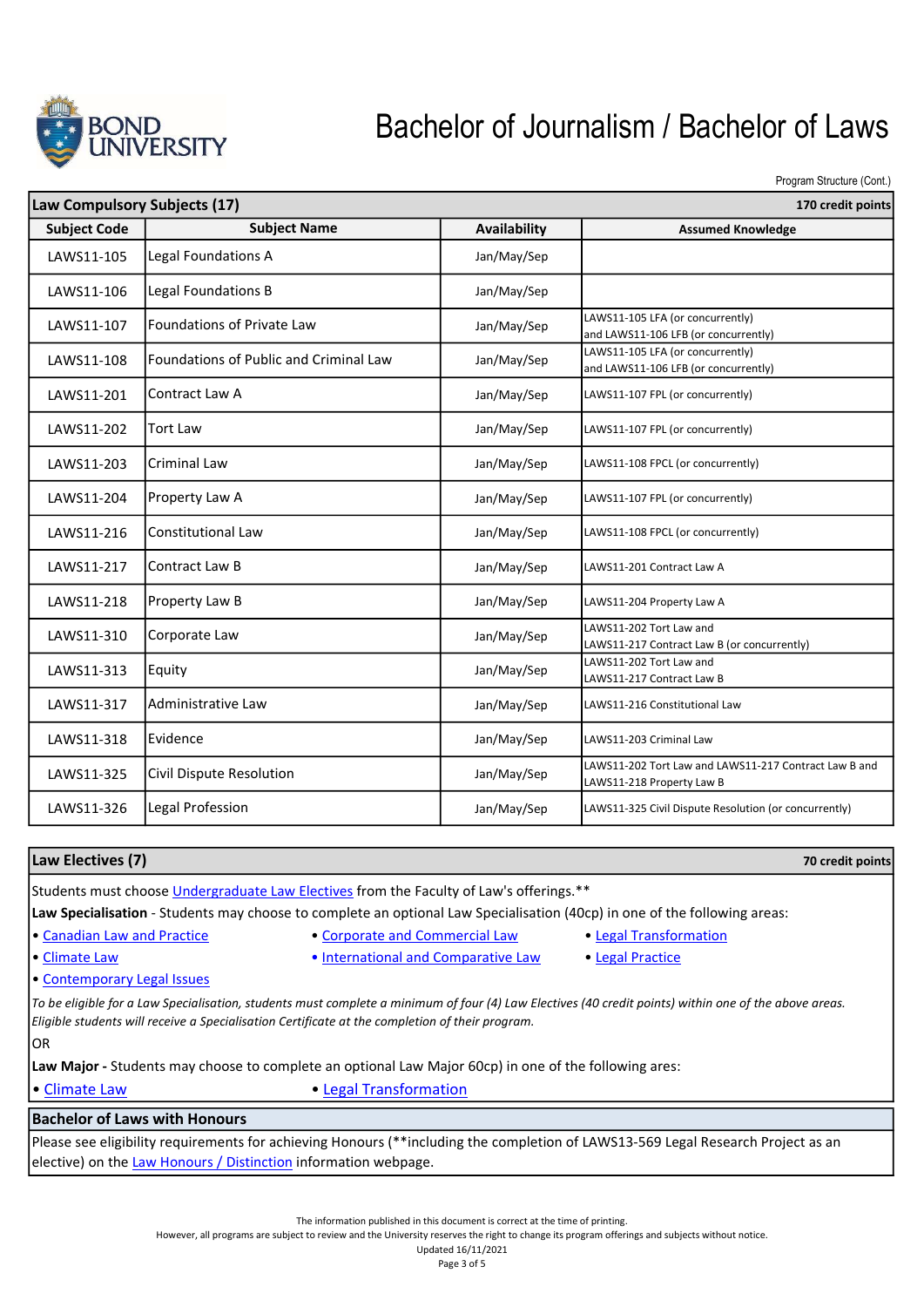

Program Sequence

| Semester | <b>Subject Code</b> | <b>Subject</b>                               | <b>Notes</b> |
|----------|---------------------|----------------------------------------------|--------------|
|          | CORE11-001          | Critical Thinking and Communication          |              |
|          |                     | Journalism Foundation subject                |              |
| 1st      | LAWS11-105          | Legal Foundations A                          |              |
|          | LAWS11-106          | Legal Foundations B                          |              |
|          |                     | Beyond Bond*                                 |              |
|          | CORE11-002          | Leadership and Team Dynamics                 |              |
|          | LAWS11-107          | Foundations of Private Law                   |              |
| 2nd      | LAWS11-108          | Foundations of Public and Criminal Law       |              |
|          |                     | Journalism Foundation subject                |              |
|          | CORE11-003          | <b>Ethical Thought and Action</b>            |              |
| 3rd      | LAWS11-201          | Contract Law A                               |              |
|          | LAWS11-202          | <b>Tort Law</b>                              |              |
|          |                     | Journalism Foundation subject                |              |
|          | LAWS11-203          | <b>Criminal Law</b>                          |              |
| 4th      | LAWS11-204          | Property Law A                               |              |
|          |                     | Journalism Foundation subject                |              |
|          |                     | Journalism Foundation subject                |              |
|          | LAWS11-217          | Contract Law B                               |              |
|          | LAWS11-218          | Property Law B                               |              |
| 5th      |                     | Journalism Foundation subject                |              |
|          |                     | Journalism Foundation subject                |              |
|          | LAWS11-216          | Constitutional Law                           |              |
| l6th     |                     | Law Elective                                 |              |
|          |                     | Journalism Specialist Major or Minor subject |              |
|          |                     | Journalism Foundation subject                |              |
|          | LAWS11-317          | <b>Administrative Law</b>                    |              |
| 7th      | LAWS11-310          | Corporate Law                                |              |
|          |                     | Law Elective                                 |              |
|          |                     | Journalism Foundation subject                |              |
|          | LAWS11-313          | Equity                                       |              |
| 8th      |                     | Law Elective                                 |              |
|          |                     | Journalism Specialist Major or Minor subject |              |
|          |                     | Journalism Foundation subject                |              |
|          | LAWS11-318          | Evidence                                     |              |
| 9th      |                     | Law Elective                                 |              |
|          |                     | Journalism Foundation subject                |              |
|          |                     | Journalism Specialist Major or Minor subject |              |
|          | LAWS11-325          | Civil Dispute Resolution                     |              |
|          |                     | Law Elective                                 |              |
| 10th     |                     | Journalism Foundation subject                |              |
|          |                     | Journalism Specialist Major or Minor subject |              |

The information published in this document is correct at the time of printing.

However, all programs are subject to review and the University reserves the right to change its program offerings and subjects without notice. Updated 16/11/2021

Page 4 of 5